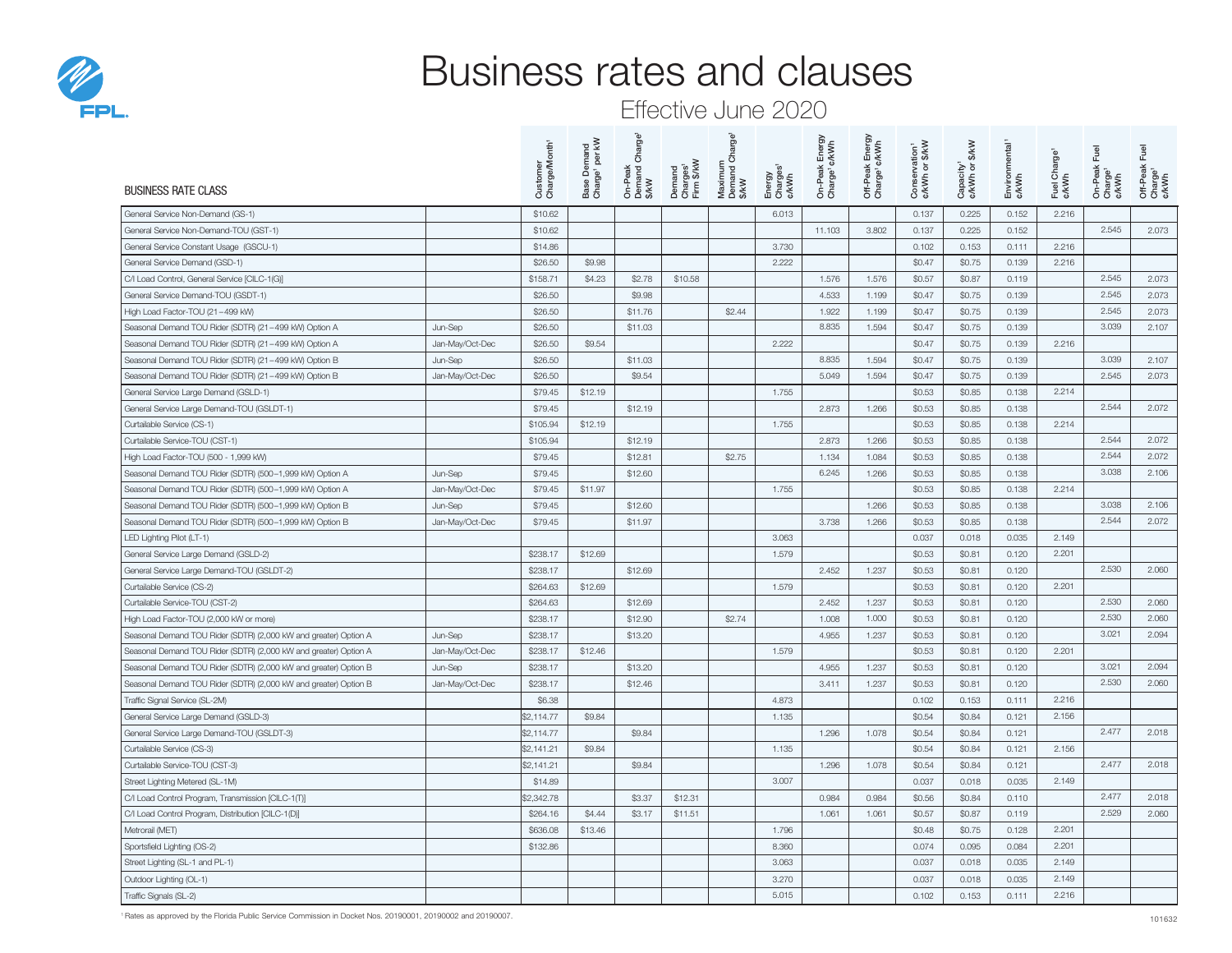

## Business rates and clauses

Effective June 2020

| <b>BUSINESS RATE CLASS</b>                       |            | Charge <sup>1</sup><br>Custo | Contract Standby<br>Demand Charge <sup>1</sup> | ە7<br>$\sigma$<br>Demand Cha<br>Interruptible | ep.<br>$\circ$<br>Demand<br>Firm | Charge <sup>1</sup><br>ᅙ<br>ŏ | Energy<br>On-Peak I<br>Charge <sup>1</sup> | Energy<br>Off-Peak | Conservation <sup>1</sup> | Capacity | $\overline{5}$<br>onme<br>Envir |  | $\overline{e}$<br>iumm<br>Fuel<br>On-Peak I<br>Charge (S | ć<br>Off-Peak Fuel<br>Charge (Summ |
|--------------------------------------------------|------------|------------------------------|------------------------------------------------|-----------------------------------------------|----------------------------------|-------------------------------|--------------------------------------------|--------------------|---------------------------|----------|---------------------------------|--|----------------------------------------------------------|------------------------------------|
|                                                  |            |                              |                                                | \$/kW                                         |                                  |                               |                                            | \$/kW<br>¢/kWh     |                           | ¢/kWh    | ¢/kWh                           |  |                                                          |                                    |
| Standby and Supplemental (SST-1D)                | <b>RDD</b> | \$132.74                     | \$3.18                                         |                                               |                                  | \$1.57                        | 0.756                                      | 0.756              | \$0.06                    | \$0.10   | 0.161                           |  | 2.545                                                    | 2.073                              |
|                                                  | <b>DDC</b> |                              |                                                |                                               |                                  | \$0.76                        |                                            |                    | \$0.03                    | \$0.05   |                                 |  |                                                          |                                    |
| Standby and Supplemental (SST-2D)                | <b>RDC</b> | \$132.74                     | \$3.18                                         |                                               |                                  | \$1.57                        | 0.756                                      | 0.756              | \$0.06                    | \$0.10   | 0.161                           |  | 2.544                                                    | 2.072                              |
|                                                  | <b>DDC</b> |                              |                                                |                                               |                                  | \$0.76                        |                                            |                    | \$0.03                    | \$0.05   |                                 |  |                                                          |                                    |
| Standby and Supplemental (SST-3D)                | <b>RDD</b> | \$451.32                     | \$3.18                                         |                                               |                                  | \$1.57                        | 0.756                                      | 0.756              | \$0.06                    | \$0.10   | 0.161                           |  | 2.530                                                    | 2.060                              |
|                                                  | <b>DDC</b> |                              |                                                |                                               |                                  | \$0.76                        |                                            |                    | \$0.03                    | \$0.05   |                                 |  |                                                          |                                    |
| Standby and Supplemental (SST-1T)                | <b>RDD</b> | \$1,913.84                   |                                                |                                               |                                  | \$1.43                        | 0.753                                      | 0.753              | \$0.06                    | \$0.10   | 0.106                           |  | 2.477                                                    | 2.018                              |
|                                                  | <b>DDC</b> |                              |                                                |                                               |                                  | \$0.45                        |                                            |                    | \$0.03                    | \$0.05   |                                 |  |                                                          |                                    |
| Interruptible Standby and Supplemental (ISST-1D) | <b>RDD</b> | \$451.32                     | \$3.18                                         | \$0.27                                        | \$1.57                           |                               | 0.756                                      | 0.756              | \$0.06                    | \$0.10   | 0.161                           |  | 2.529                                                    | 2.060                              |
|                                                  | <b>DDC</b> |                              |                                                | \$0.13                                        | \$0.76                           |                               |                                            |                    | \$0.03                    | \$0.05   |                                 |  |                                                          |                                    |
| Interruptible Standby and Supplemental (ISST-1T) | <b>RDD</b> | \$1,913.84                   |                                                | \$0.31                                        | \$1.43                           |                               | 0.753                                      | 0.753              | \$0.06                    | \$0.10   | 0.106                           |  | 2.477                                                    | 2.018                              |
|                                                  | <b>DDC</b> |                              |                                                | \$0.12                                        | \$0.45                           |                               |                                            |                    | \$0.03                    | \$0.05   |                                 |  |                                                          |                                    |

| On-Peak Energy<br>Charge' | Θ,<br>吅<br>Off-Peak<br>Charge <sup>1</sup> | ă | pacit<br>జి | Environmental <sup>1</sup> |
|---------------------------|--------------------------------------------|---|-------------|----------------------------|
|                           |                                            |   |             |                            |

| \$/kW |        | ¢/kWh  |       |       | \$/kW  | ¢/kWh  | ¢/kWh |       |  |
|-------|--------|--------|-------|-------|--------|--------|-------|-------|--|
|       |        | \$1.57 | 0.756 | 0.756 | \$0.06 | \$0.10 | 0.161 | 2.545 |  |
|       |        | \$0.76 |       |       | \$0.03 | \$0.05 |       |       |  |
|       |        | \$1.57 | 0.756 | 0.756 | \$0.06 | \$0.10 | 0.161 | 2.544 |  |
|       |        | \$0.76 |       |       | \$0.03 | \$0.05 |       |       |  |
|       |        | \$1.57 | 0.756 | 0.756 | \$0.06 | \$0.10 | 0.161 | 2.530 |  |
|       |        | \$0.76 |       |       | \$0.03 | \$0.05 |       |       |  |
|       |        | \$1.43 | 0.753 | 0.753 | \$0.06 | \$0.10 | 0.106 | 2.477 |  |
|       |        | \$0.45 |       |       | \$0.03 | \$0.05 |       |       |  |
|       | \$1.57 |        | 0.756 | 0.756 | \$0.06 | \$0.10 | 0.161 | 2.529 |  |
|       | \$0.76 |        |       |       | \$0.03 | \$0.05 |       |       |  |
|       | \$1.43 |        | 0.753 | 0.753 | \$0.06 | \$0.10 | 0.106 | 2.477 |  |
|       | \$0.45 |        |       |       | \$0.03 | \$0.05 |       |       |  |

| Charge (Summer) | Charge (Summer) <sup>1</sup> |
|-----------------|------------------------------|
| On-Peak Fuel    | Off-Peak Fuel                |
|                 |                              |

| c/kWh |       |  |  |  |  |  |  |
|-------|-------|--|--|--|--|--|--|
| 2.545 | 2.073 |  |  |  |  |  |  |
|       |       |  |  |  |  |  |  |
| 2.544 | 2.072 |  |  |  |  |  |  |
|       |       |  |  |  |  |  |  |
| 2.530 | 2.060 |  |  |  |  |  |  |
|       |       |  |  |  |  |  |  |
| 2.477 | 2.018 |  |  |  |  |  |  |
|       |       |  |  |  |  |  |  |
| 2.529 | 2.060 |  |  |  |  |  |  |
|       |       |  |  |  |  |  |  |
| 2.477 | 2.018 |  |  |  |  |  |  |
|       |       |  |  |  |  |  |  |